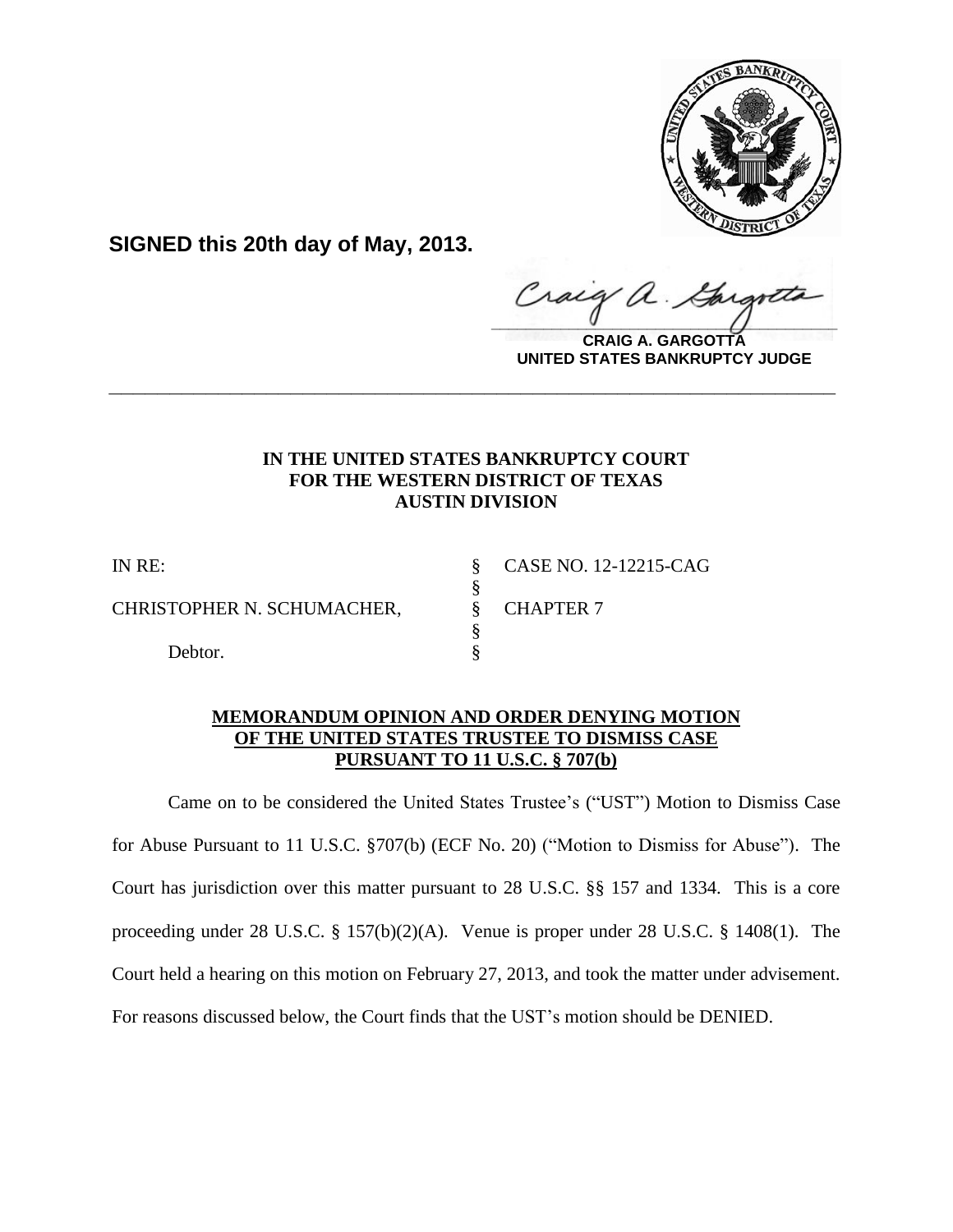### **FACTUAL AND PROCEDURAL BACKGROUND**

Prior to moving to Austin, Texas, Debtor lived outside of Texas with his ex-wife. They have two adult children together, both of whom are pursuing undergraduate degrees. It appears that Debtor's move to Austin was at least partially motivated by the loss of a lucrative job in New York City. He has found stable alternative employment in Austin, reporting a yearly salary of \$51,399.96 in his schedules. This is substantially less than his previous salary. Debtor's exwife did not move to Austin with him. Although the record is unclear, they may have been separated for some time before his move.

Debtor filed his Chapter 7 Petition on September 28, 2012 (ECF No. 1) ("Original Schedules"). In his Original Schedules, he listed himself as single and did not account for his ex-wife's income, although they were still married at that time. Debtor listed his ex-wife as a codebtor on only one claim—an unsecured debt of \$38,517.00. Debtor also included a monthly expense of \$1,700 for "college tuition" in schedule J and a \$55,000.00 unsecured priority federal tax claim in Schedule E. He did not list any sort of retirement savings or pension plan.

Debtor amended his Original Schedules (ECF No. 9) ("Amended Schedules") on November 16, 2012, changing the federal tax claim to \$64,127.63 and adding a New York state priority, unsecured tax claim of an unknown amount. Debtor also added several unsecured, nonpriority claims totaling \$66,189.47. The summary of schedules in the Amended Schedules listed monthly expenditures of \$6,413.51, as opposed to the \$5,875.67 monthly expenditures listed in the Original Schedules. However, they do not contain an amended Schedule J to explain this increase in expenditures. Both the Original Schedules and the Amended Schedules list a piece of real property in Connecticut valued at \$650.00.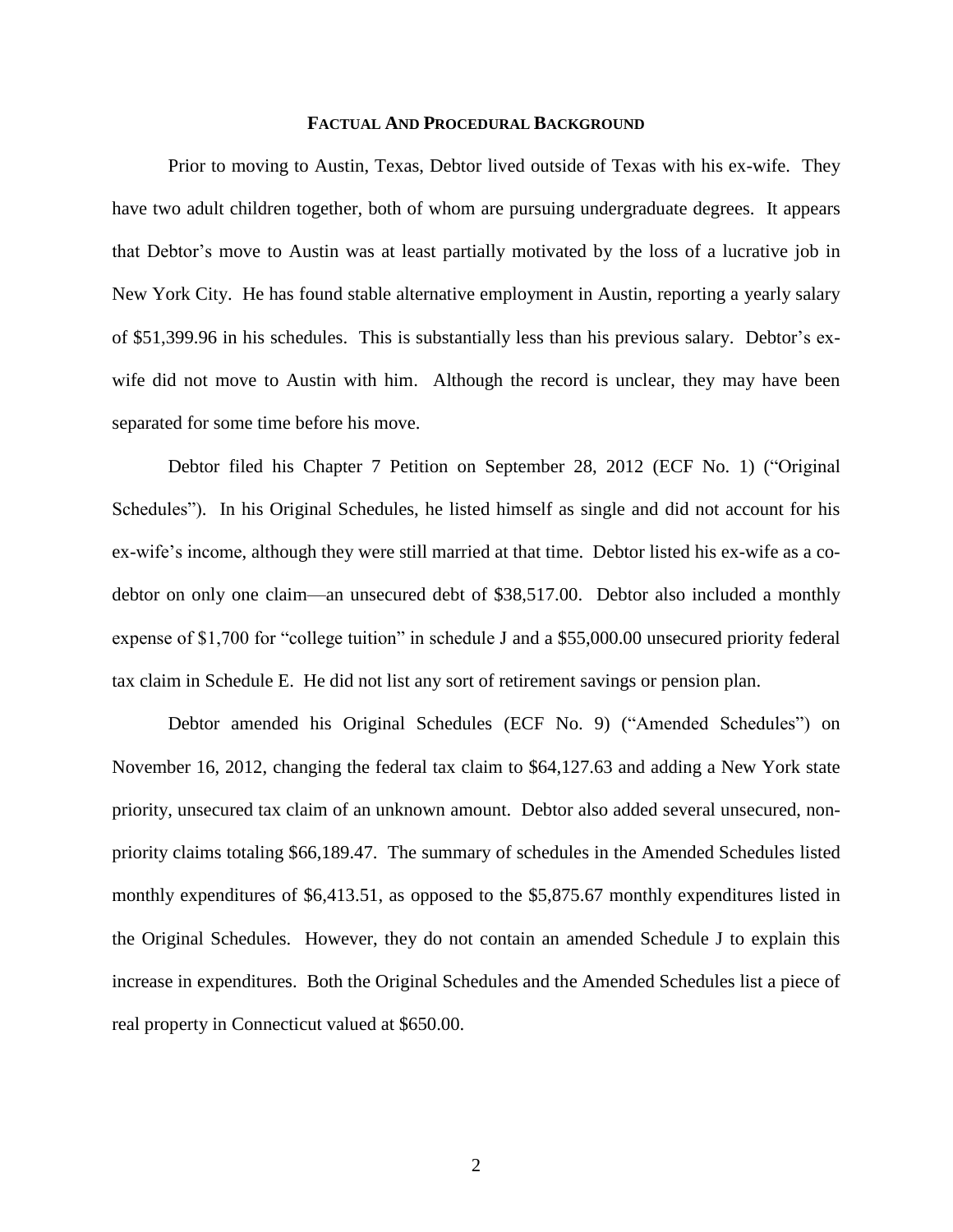On November 21, 2012, Debtor filed an Amended Motion for Relief from Stay (ECF No. 12) for the purpose of divorcing his ex-wife, which the Court granted on December 11, 2012 (ECF No. 18). According to Debtor, he moved to lift the automatic stay at the UST's behest in order to settle property and support issues affecting the bankruptcy. The UST filed her Motion to Dismiss for Abuse (ECF No. 20) on December 21, 2012. In the Motion to Dismiss for Abuse motion, the UST argued that the totality of the circumstances merit dismissal per 11 U.S.C. § 707(b)(3)(B) because Debtor's schedules were inaccurate, Debtor was paying for his adult children's college tuition, Debtor had a significant income, and Debtor had the ability to pay a significant portion of his unsecured debts from future income.

Debtor filed for divorce in Travis County, Texas, obtaining a Final Divorce Decree on January 9, 2013. The Final Divorce Decree orders Debtor "to pay a total amount of \$2,000/month towards," his children's "college tuition, books, room & board, travel expenses for visitation, etc. until June 2015 or until the last child has received his/her undergraduate degree, whichever occurs first." Both the "Property to Wife" section and the "Debts to Husband" section of the Final Divorce Decree require Debtor to pay \$625.00 from his retirement benefits to his wife each month starting when their first child obtains his or her degree and an additional \$625 each month once their second child obtains his or her degree. The Final Divorce Decree also makes Debtor responsible for half of the former couple's New York state tax liability through 2010 and all of their federal tax liability through 2011. Debtor admitted that he had not yet filed his New York state tax returns for 2009 or 2010 at the February 27, 2013, hearing. The UST alleges that Debtor has failed to file his federal tax returns since 2008, which Debtor denies.

Debtor filed a response to the Motion to Dismiss for Abuse (ECF No. 21) ("Response to Motion to Dismiss") and again amended his schedules (ECF No. 22) ("Final Amended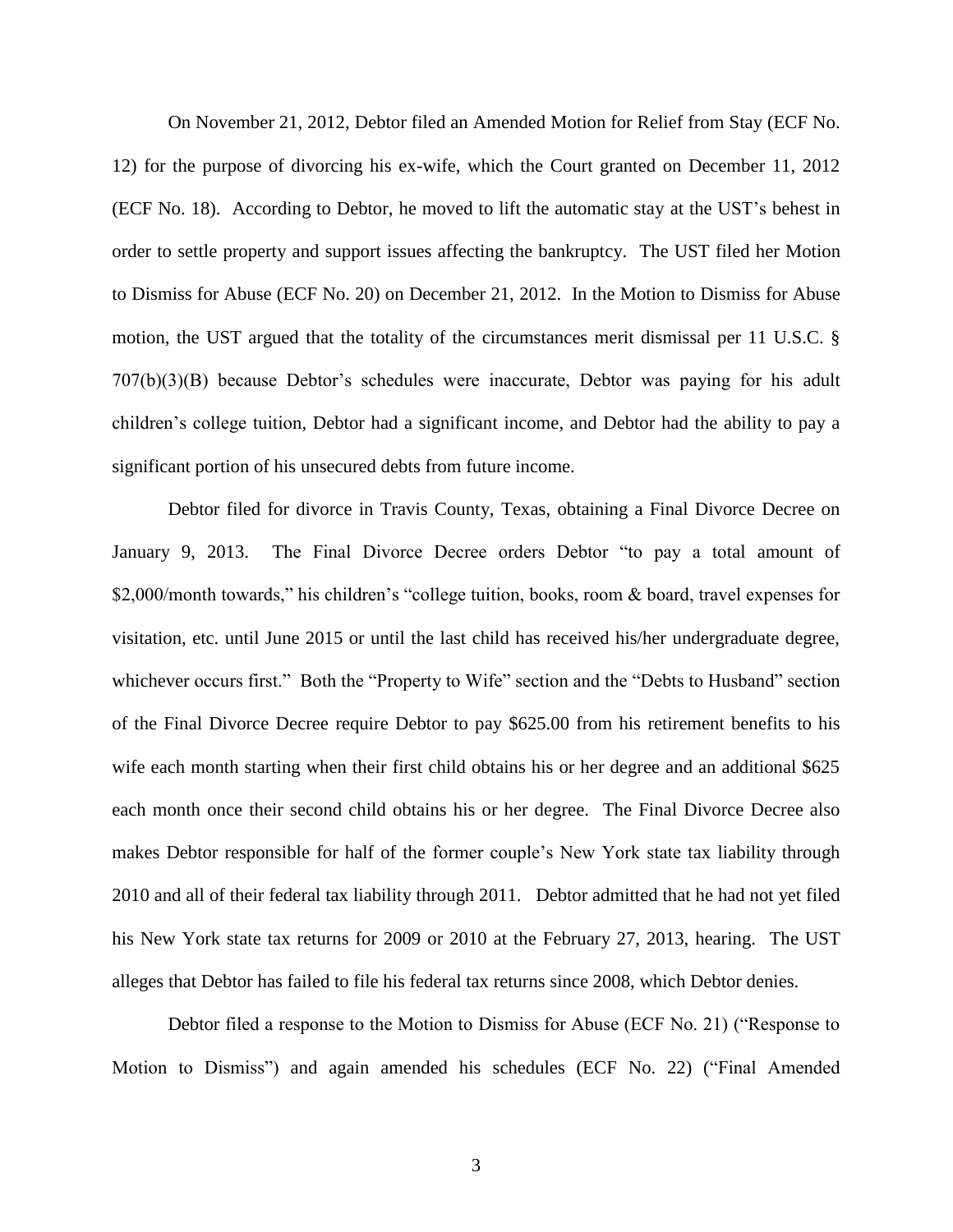Schedules") on January 9, 2013, the same day he obtained his divorce decree. The Final Amended Schedules include a \$2,000 monthly expense for "court ordered school support" in place of the \$1,700 "college tuition" payment. They list real property valued at \$650,000, as opposed to the \$650 listed in the prior versions. Debtor added a \$2,550.04 monthly draw from a retirement plan to his personal property under Schedule B. He also added his ex-wife as a codebtor on the federal and state tax liabilities and increased the tax-related expenses in his monthly budget from \$600.00 to \$913.00, among other changes.

The Court held a hearing on the Motion to Dismiss for Abuse on February 27, 2013, and took the matter under advisement. At the Court's invitation, the UST filed her Brief in Support of Motion of the United States Trustee to Dismiss Case Pursuant to 11 U.S.C. §707(b) (ECF No. 27) ("UST's Brief") on March 13, 2013. Debtor filed his Response to the United States Trustee's Brief (ECF No. 28) ("Response to UST's Brief") on March 19, 2013.

## **LEGAL STANDARD**

The United States Trustee seeks dismissal for abuse under 11 U.S.C.  $\S 707(b)(3)(B)$ . Dismissal for abuse is warranted when "the totality of the circumstances…of the debtor's financial situation demonstrates abuse." 11 U.S.C.  $\S 707(b)(3)(B)$ .<sup>2</sup> As the moving party, the UST carries the burden of demonstrating abuse by a preponderance of the evidence. *Dumas*, 419 B.R. at 707-08.

<sup>&</sup>lt;sup>1</sup> When the UST filed her Motion to Dismiss for Abuse, Debtor's schedules showed him to be a below-median debtor. The UST contends that subsequent amendments to his schedules show him to be an above-median debtor. However, she has not claimed that the presumption of abuse arises or sought dismissal under 11 U.S.C. § 707(b)(2). The Court, therefore, will not reach this issue.

<sup>&</sup>lt;sup>2</sup> Prior to the passage of the Bankruptcy Abuse Prevention and Consumer Protection Act of 2005 (BAPCPA), the standard for dismissal under section 707(b) was "substantial abuse" and courts had developed various tests for determining whether substantial abuse existed. BAPCPA changed the standard from substantial abuse to abuse and adopted a totality of the circumstances test. Courts continue to apply many factors from the pre-BABCPA era when determining whether abuse exists. *In re Dumas,* 419 B.R. 704, 708 (Bankr. E.D. Tex. 2009).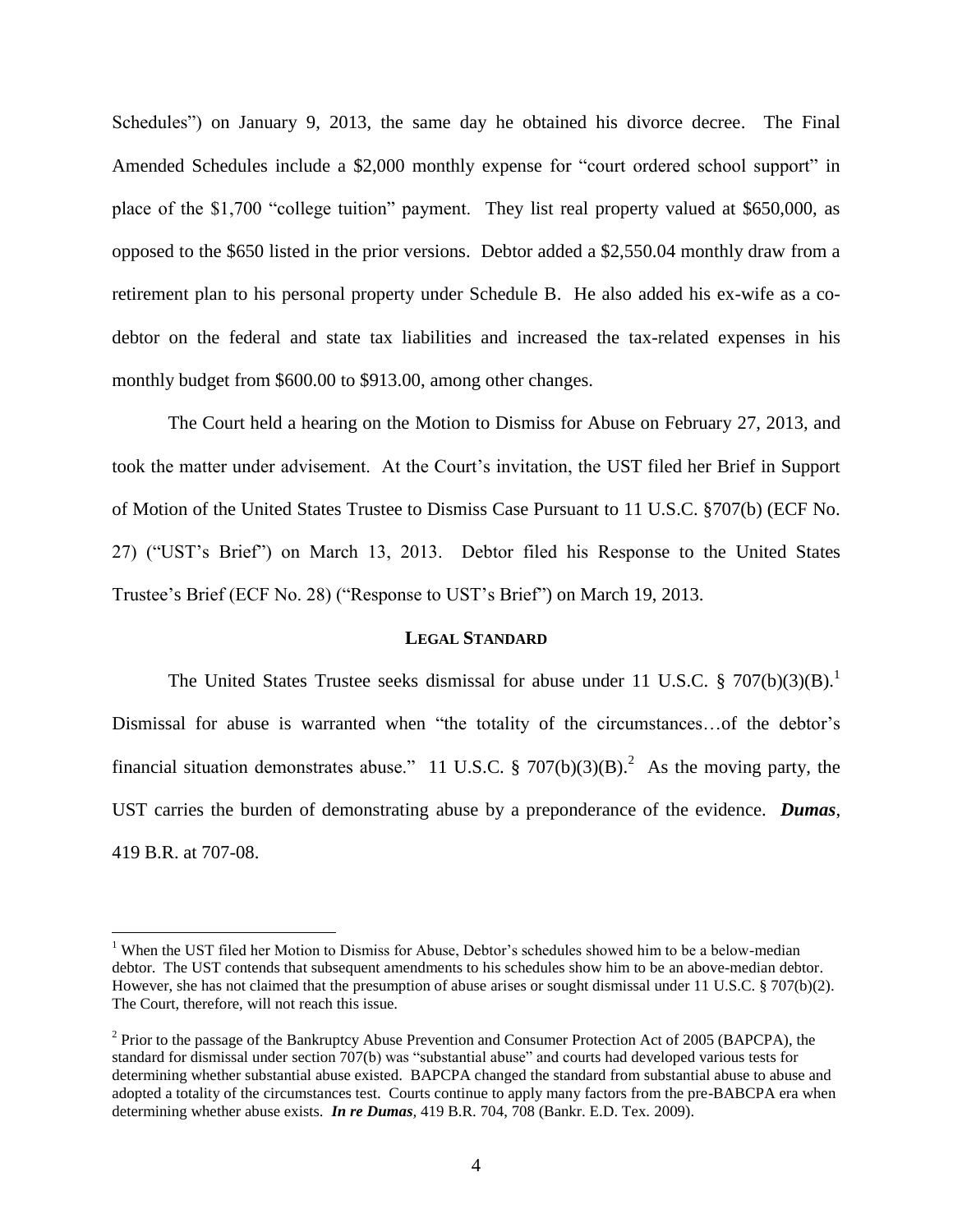Courts have identified a number of factors that are relevant to this fact intensive, case

specific determination. The factors include, but are not limited to, the following:

- 1) Whether the Debtors could pay a substantial portion of their debts from future income in a hypothetical Chapter 13 case;
- 2) Whether the bankruptcy petition was filed due to sudden illness, calamity, disability or unemployment;
- 3) Whether the Debtors incurred cash advances and made consumer purchases far in excess of their ability to repay;
- 4) Whether the Debtors' proposed family budget is reasonable;
- 5) Whether the Debtors seek to reaffirm a large amount of secured debt to the detriment of unsecured creditors;
- 6) Whether the Debtors' schedules and statement of current income and expenses reasonably and accurately reflect their true financial condition;
- 7) Whether the Debtors have a stable source of income;
- 8) Whether the Debtors are eligible to file a Chapter 13 case;
- 9) Whether there are state remedies or private negotiations that the Debtors can invoke to ease their financial predicament;
- 10) Whether the Debtors' expenses can be reduced without depriving them of basic necessities; and
- 11) Whether the petition was filed in good faith.

*In re Camp,* 416 B.R. 304, 312 (Bankr. E.D. Tex. 2009).

A number of courts have held that the first factor, the Debtor's ability to pay a substantial

portion of his unsecured debt from future income, is the most important factor. *See e.g. In re* 

*Sarah/Bradley FELSKE*, 385 B.R. 649, 654 (N.D. Ohio 2008), *In re Lenton*, 358 B.R. 651

(Bankr. E.D. Pa. 2006); *In re Richie*, 353 B.R. 569 (Bankr. E.D. Wis. 2006); *In re Pak*, 343

B.R. 239, 243 (Bankr. N.D. Cal. 2006); *In re Watkins,* 216 B.R. 394, 396 (Bankr. W.D. Tex.

1994).

## **PARTIES' CONTENTIONS AND LEGAL ANALYSIS**

The UST contends that the totality of Debtor's circumstances demonstrates abuse under section 707(b)(3)(B) in light of the factors set forth above. Her arguments focus mainly on the first, fourth, sixth, ninth, and tenth factors. Specifically, the UST argues that there are significant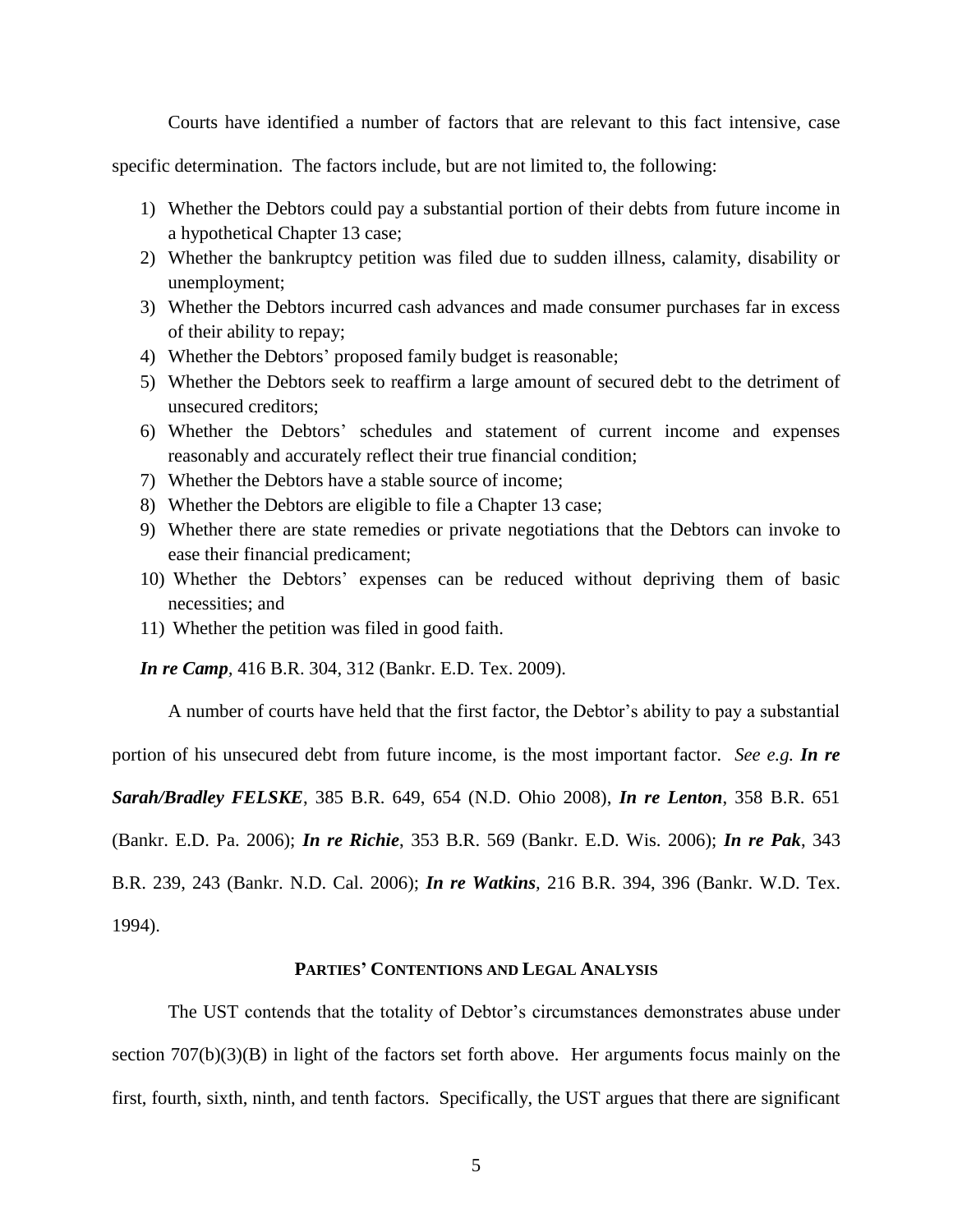problems in Debtor's schedules, that he could reduce his tax liability through private negotiation, that his expenses are not reasonable, and that he could pay his unsecured creditors over 50% on their claims by eliminating expenses. The UST places special scrutiny on the \$2,000 monthly expense for the Debtor's adult children's college education. Debtor contends that the totality of the circumstances does not demonstrate abuse. This Court finds that the UST has not met her burden of showing abuse.

### Debtor's Contribution to Adult Children's Education Pursuant to the Final Divorce Decree

The appropriateness of Debtor's contribution to his adult children's college education (the "college-related expense") is central to the first, fourth, tenth, and eleventh factors that guide courts in determining whether the totality of the circumstances demonstrates abuse. This expense is also the subject of significant argument in this case. If it were clear that this expense is inappropriate, the totality of the circumstances would likely demonstrate abuse. The UST contends that expenses related to the education of adult children are generally not found to be reasonable in a section  $707(b)(3)(B)$  analysis. The UST also notes that Debtor could pay his unsecured creditors more than 50% on their claims by eliminating the college-related expense alone and implies that this expense suggests bad faith.<sup>3</sup> Debtor argues that the college-related expense is reasonable because it is a domestic support obligation he was ordered to pay by a Texas State Court. Debtor further argues that the payments are reasonable because they do not come out of his personal income, but instead from a retirement income to which his ex-wife has a community claim. According to Debtor's counsel, Debtor's ex-wife opted to temporarily redirect her interest in that income to their children. This Court finds that the college-related

<sup>&</sup>lt;sup>3</sup> Per 11 U.S.C. § 707(b)(3)(A), filing in bad faith establishes a separate grounds for dismissal from abuse under section 707(b)(3)(B). Although the UST implied that Debtor filed in bad faith on multiple occasions, she has not moved for dismissal under section 707(b)(3)(A). Bad faith is, nevertheless, relevant of the totality of the circumstances analysis.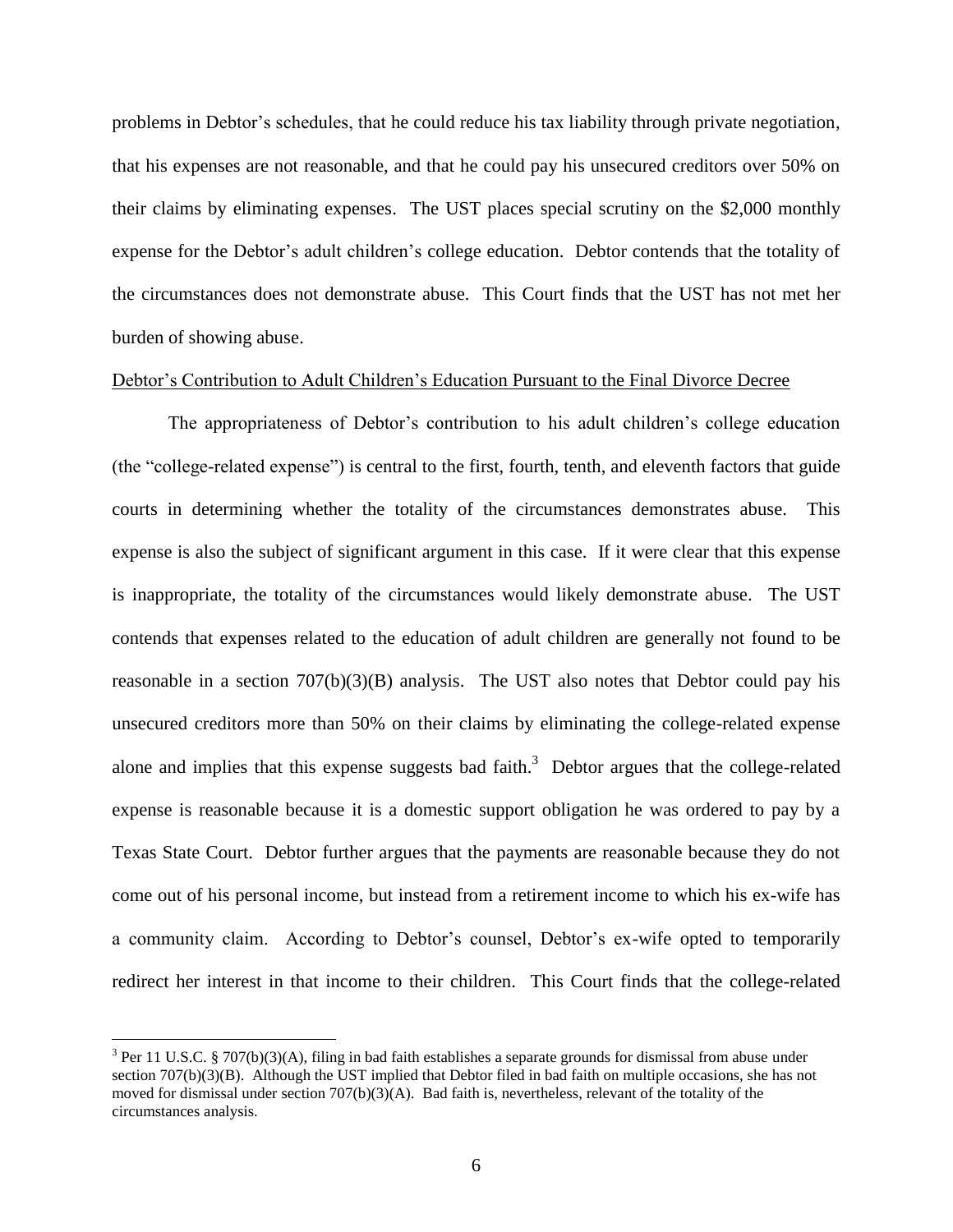expense is a domestic support obligation, Debtor's ex-wife may have a right to the retirement income that funds the college-related expense, $4$  and there is no tangible evidence of bad faith. Because the burden of proof lies with the Trustee, this Court will treat the college-related expense as legitimate.

The UST concedes that the Court may consider post-petition changes in Debtor's circumstances when deciding whether to dismiss a case under  $\S 707(b)(3)$ , but argues that the entry of the Final Divorce Decree does not transform this unreasonable expense into a reasonable one. Instead, the UST urges the Court to treat the Final Divorce Decree like a contractual obligation which would not necessarily be reasonable under section 707(b)(3). She argues that college-related expenses are only reasonable when debtors demonstrate a special need or significant sacrifice,<sup>6</sup> which Debtor has not shown. Debtor argues that the college-related expense is a domestic support obligation, making it a reasonable expense.

Support for adult children or contributions to their college education are generally not reasonable expenses in the context of section  $707(b)(3)(B)$ .<sup>7</sup> *U.S. Trustee v. Staub (In re Staub),* 256 B.R. 567, 570-71 (Bankr. M.D. Pa. 2000) ("educational expenses for adult children are discretionary, and are not expenses that should be foisted upon a debtor's pre-petition

<sup>&</sup>lt;sup>4</sup> Debtor did not offer any testimony regarding his wife's claim to his retirement income. However, under the Final Divorce Decree, part of Debtor's retirement income is to be apportioned to his wife once their children obtain undergraduate degrees. This Court finds it plausible that Debtor's ex-wife had a significant claim to his retirement income and opted to temporarily redirect that income to their children.

<sup>5</sup> The United States Trustee correctly cites to *U.S. Trustee v. Cortez (In re Cortez)*, 457 F.3d 448 (5th Cir. 2006) for this contention.

<sup>&</sup>lt;sup>6</sup> The UST argues cites to *Riegodedios* to support this argument. This Court agrees with the UST's reading of *Riegodedios* to the extent that the debtor's sacrifice and the child's difficulty in obtaining loans to fund her education helped to justify college-related expenses. However, *Riegodedios* is distinguishable from Debtor's case because there was no divorce decree or legal obligation requiring the debtors to pay college-related expenses. *In re Riegodedios*, 146 B.R. 691 (Bankr. E.D. Va. 1993).

 $^7$  At the hearing on the Motion to Dismiss for Abuse, the UST stated that there is a "plethora" of case law supporting this "undisputed premise." Although the UST failed to cite to any of this case law, the Court has confirmed this through its independent research.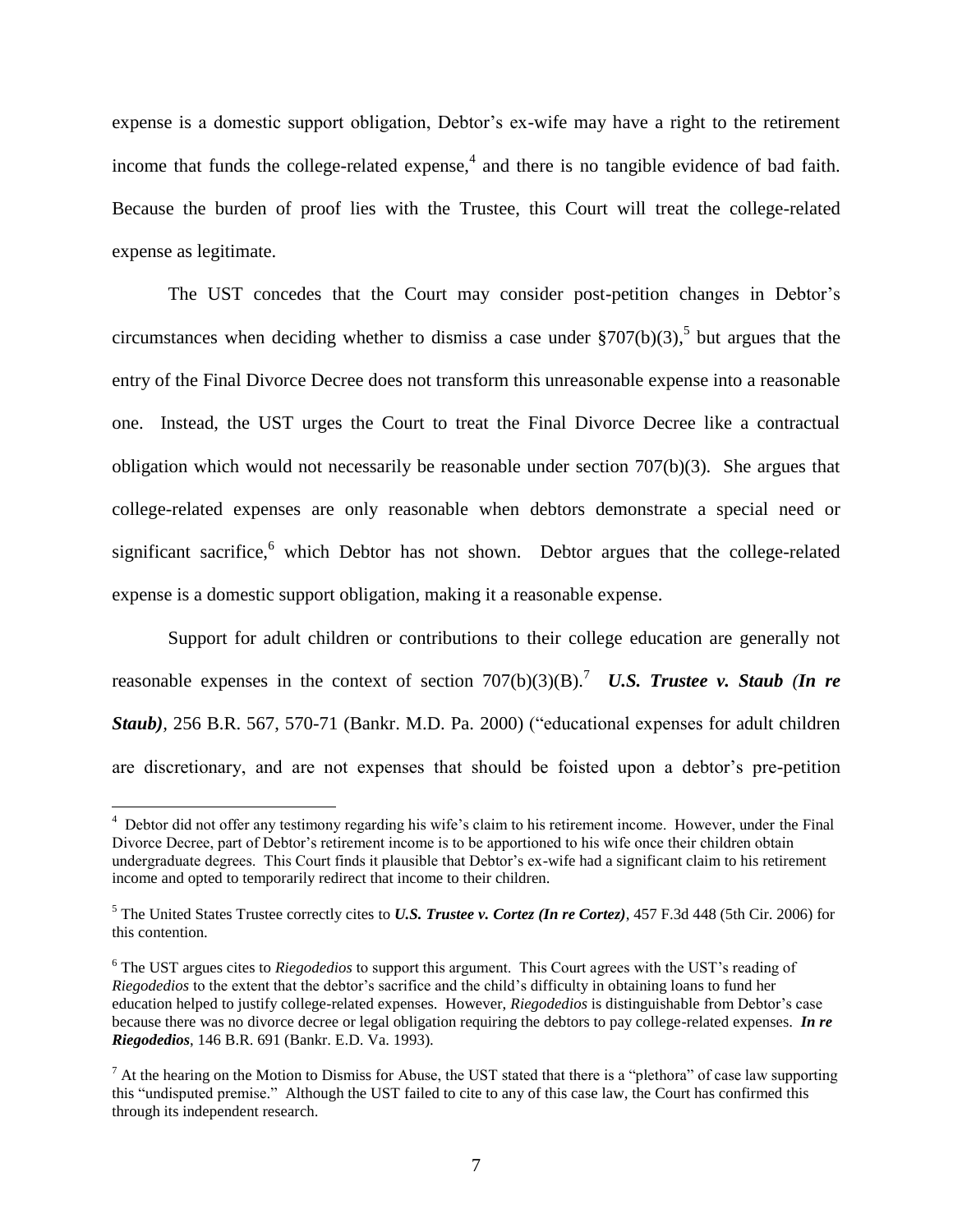creditors"); *In re Walker*, 383 B.R. 830, 838 (Bankr. N.D. Ga. 2008) ("supporting adult children at the expense of unsecured creditors is not permissible"); *In re Hicks,* 370 B.R. 919, 923 n.8 (Bankr. E.D. Mo. 2007) (noting that contributions to an adult child's education would support a finding of abuse under section  $707(b)(3)(B)$ .<sup>8</sup> Although a parent's aspiration to put his or her children through college is commendable, parents do not normally have a legal duty to do this. Debtors, however, have a legal duty to pay their creditors. *In re Mastromarino*, 197 B.R. 171, 178 (Bankr. D. Me. 1996). For better or worse, our bankruptcy system is not designed to enable debtors to fund their adult children's college education at their creditors' expense.

When a debtor has a legal duty to support another as a dependent or pursuant to a domestic support obligation, fulfilling that duty is not an abuse of the bankruptcy system.<sup>9</sup> In *Maioroino*, the court permitted a debtor's contributions to his adult child's college education because his agreement to make these payments was a domestic support obligation that was incorporated into a state probate court judgment. *In re Maioroino*, 435 B.R. 806, 808 (Bankr. D. Mass. 2010). In *Smith,* the court permitted assistance to an adult child attending college because state law required the debtors to support her. *In re Smith*, 269 B.R. 686, 689-90 (Bankr. W.D. Mo. 2001).

When there is no legal duty to provide support, doing so can constitute abuse. In *Mastromarino*, for example, the court did not hesitate to subtract alimony and child support from a debtor's disposable income when considering whether there was abuse under section 707(b)(3).

<sup>&</sup>lt;sup>8</sup> The *Hicks* court also noted that "For an adult to be able to attend college as a full-time student is a luxury, not a necessity, and the costs associated with such attendance do not constitute expenses incurred for the provision of a person's *necessary* care and support" in the context of the section 707(b)(2) means test. *Hicks*, 370 B.R. at 923 n.8 (Bankr. E.D. Mo. 2007).

<sup>&</sup>lt;sup>9</sup> 11 U.S.C. § 1325(b)(2) provides courts with guidance in determining how much of the debtor's income is disposable income that could be contributed to a hypothetical Chapter 13 plan. *See e.g. In re Dowleyne,* 400 B.R. 840, 846 (Bankr. M.D. Fla. 2008); *In re Sharp,* 415 B.R. 803, 810-11 (D. Colo. 2009). Per § 1325(b)(2)(A)(i)– amounts "reasonably necessary to be expended…for the maintenance of support of…a dependent of the debtor, or for a domestic support obligation" offset his or her disposable income.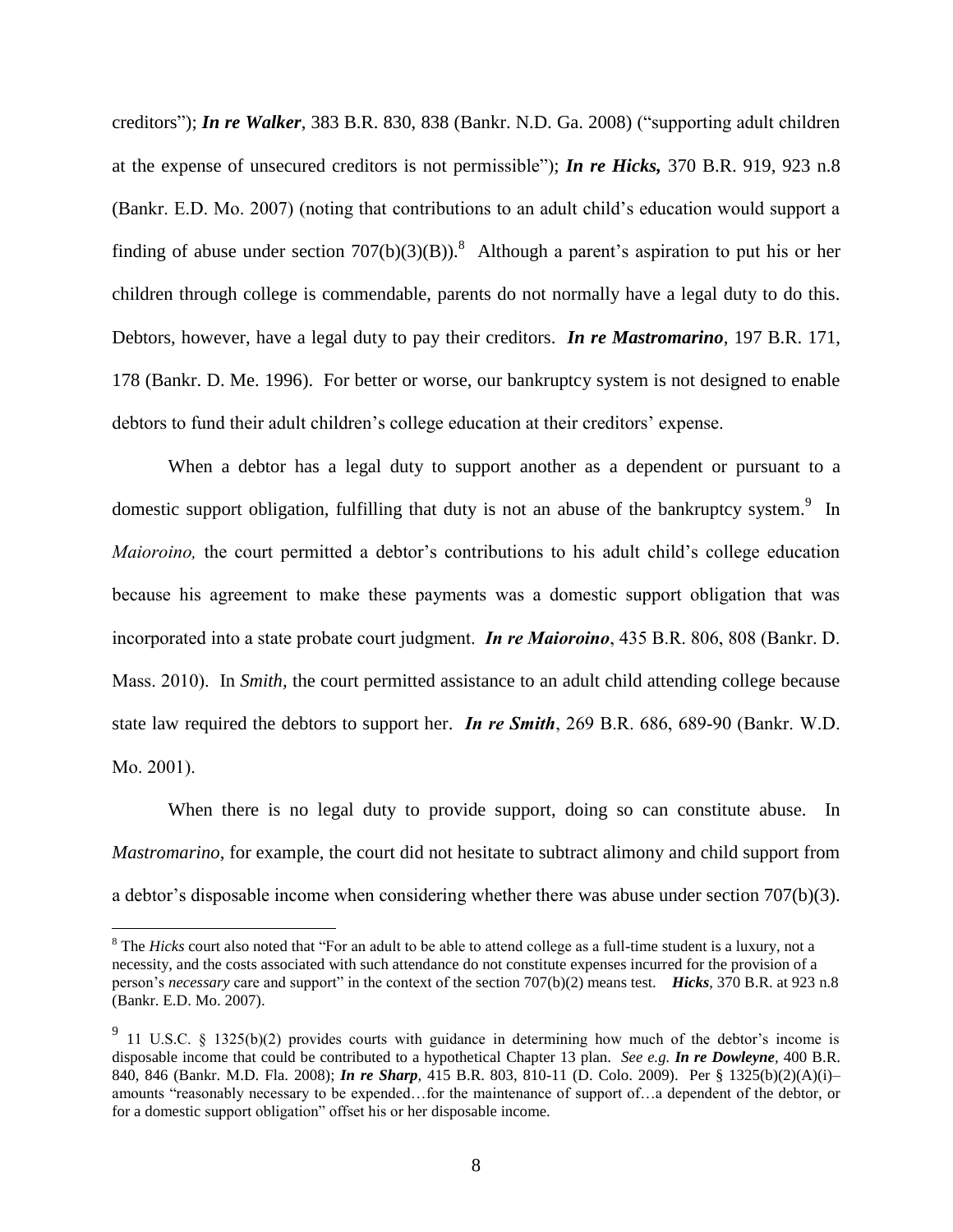The court did not allow expenses for the debtor's domestic partner and her children, to whom he had no legal obligation. *Mastromarino*, 197 B.R. at 178-79. *See also Meler v. U.S. Trustee (In re Meler)*, 295 B.R. 625, 630-31 (D. Ariz 2003) (support for debtor's live-in girlfriend and her children were not reasonable expenses because they were not debtor's dependents and he had no legal obligation to provide for them); *DeAngelis v. Ramsay (In re Ramsay),* 440 B.R. 85, 94 (Bankr. M.D. Pa. 2010) (debtor could not justify mortgage payments on a large home needed to house his fiancé and her children, whom had no legal duty to support).

A divorce decree does not necessarily make college-related expenses reasonable. In *Hester,* the debtor owed his ex-wife \$10,243.04 pursuant to their divorce decree. *In re Hester*, 330 B.R. 809, 813 (Bankr. M.D. Fla. 2005). The debtor listed monthly payments toward this debt as an expense on his schedules. *Id*. The court did not find the expense to be reasonable because the debt was not labeled as alimony or otherwise designated as a domestic support obligation in the divorce decree. In fact, the court found that the expense would constitute unfair favoritism of one unsecured creditor over another. *Id.* Payment of domestic support obligations, on the other hand, has been treated as an acceptable form of favoritism for public policy reasons. *Mickelson v. Leser (In re Leser),* 939 F.2d 669, 672 (8th Cir. 1991); *In re Curtis*, 2 B.R. 43, 44 (W.D. Mo. 1979).

The Final Divorce Decree does not clearly state whether the college-related expense is a domestic support obligation. The "Child of the Marriage" section notes that "there is no child of the marriage of Petitioner and Respondent now under eighteen years of age or otherwise entitled to support and that none is expected." The "Property to Wife" and "Debts to Husband" sections do, however, order Debtor to pay his children, and later his wife, a set sum of money each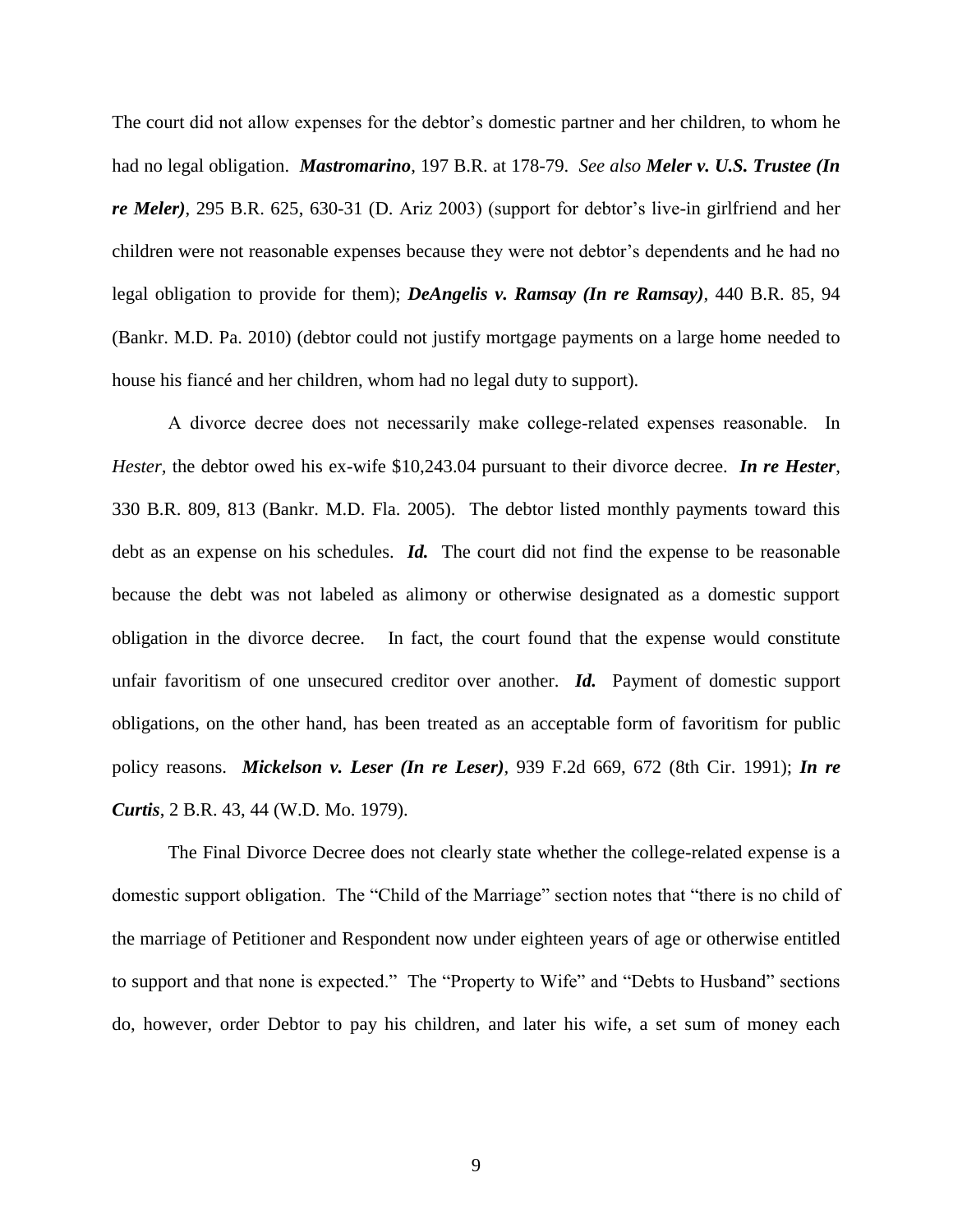month. Debtor's Final Amended Schedules list the college-related expense as "court ordered school support."

Debtor cites to several cases noting that the function of the obligation and the parties' intent should guide the Court's determination of whether the college-related expense is a domestic support obligation rather than the language of the Final Divorce Decree. *Boyle v. Donovan*, 724 F.2d 681, 683 (8th Cir. 1984) (debtor's obligation to pay college expenses as they came due was as a domestic support obligation because the parties intended it to function as support); *Pino v. Pino (In re Pino),* 268 B.R. 483, 489 (Bankr. W.D. Tex. 2001) ("The crucial issue in making this determination is the intent of the parties (or the divorce court) and the function the award was intended to serve at the time of the divorce"); *Soffel v. Shaw* **(***In re Shaw),* 299 B.R. 107, 112-14 (Bankr. W.D. Pa. 2003) (marital settlement requiring debtor to pay for adult child's college education was a domestic support obligation pursuant to its practical function and the parties' intent). These cases examined the definition of domestic support obligations for the purpose of determining whether a debt is dischargeable under 11 U.S.C. § 523 rather than determining whether there was abuse justifying dismissal under 11 U.S.C. §707(b)(3). This Court finds them persuasive, if not authoritative, in defining domestic support obligations under federal bankruptcy law.

This Court finds additional guidance in 11 U.S.C. § 101(14A) (West 2013), which defines domestic support obligations under title 11 as "a debt that accrues before, on, or after the date of the order for relief in a case under this title . . . that is--

(A) owed to or recoverable by—

 $(i)$  a spouse, former spouse, or child of the debtor  $\dots$ 

(B) in the nature of alimony, maintenance, or support . . . of such spouse, former spouse, or child of the debtor or such child's parent, *without regard to whether such debt is expressly so designated*;

10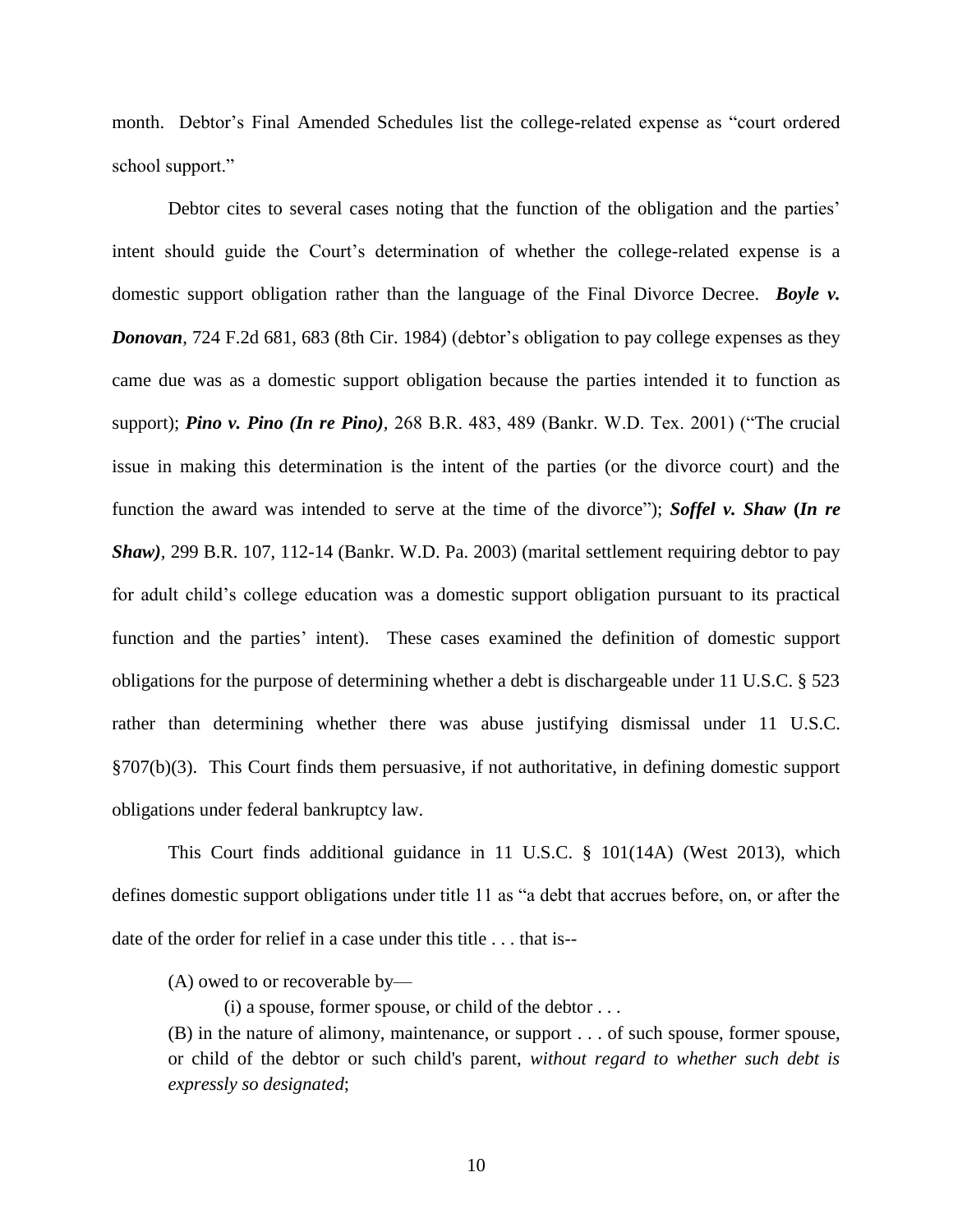(C) established or subject to establishment before, on, or after the date of the order for relief in a case under this title, by reason of applicable provision of—

(i) a separation agreement, *divorce decree,* or property settlement agreement;

(ii) an *order of a court* of record; or

 $\overline{a}$ 

(iii) a determination made in accordance with applicable nonbankruptcy law by a governmental unit;

This Court will, therefore, look to the parties' intent and the practical function of the college-related expense to determine the nature of Debtor's obligation. There is little evidence as to whether Debtor and his ex-wife intended the college-related expense to be a domestic support obligation. The fact that there is a set monthly payment toward "tuition, books, room & board, travel, expenses for visitation, etc" rather than a lump-sum award suggests that it was intended to be a domestic support obligation. In *Shaw,* the court held that the form of an obligation should follow its function, finding that a debtor's agreement to provide for his adult child's "tuition, room, board, books, supplies, fees, transportation, and clothing" was intended to be a domestic support obligation.<sup>10</sup> *Shaw*, 299 B.R. at 113. Like in *Shaw*, the practical purpose of Debtor's college-related expense appears to be support. This Court will, therefore, treat the college-related expense as a domestic support obligation and, thus, a reasonable expense.

<sup>10</sup> In *Shaw*, the Court followed the Third Circuit's three factor test for discerning the parties' intent*. Shaw,* 299 B.R. at 111-12. These factors include (1) the language and substance of the agreement in the context of the surrounding circumstances, (2) the parties' financial circumstances, and (3) the function served by the obligation. *Id.* (citing *Gianakas v. Gianaksa (In re Gianakas)*, 917 F.2d 759, 762 (3rd Cir. 1990)). To this Court's knowledge, the Fifth Circuit has not formally adopted the *Gianakas* test. The Fifth Circuit developed a different test for determining whether a marital debt to an ex-spouse is in the nature of a domestic support obligation. This test directs courts to consider the parties' (1) relative earning power, (2) relative business opportunities, (3) educational background and probable future need for support, (4) relative physical condition, (5) fault for breakup, and (6) the benefits an innocent spouse would have received if the marriage had continued. *Chance v. White (In re White)*, 265 B.R. 547, 552 (Bankr. N.D.Tex 2001) (citing *Dennis v. Dennis (In re Dennis)*, 25 F.3d 274, 279 (5th Cir. 1994)). The *Dennis* test does not provide this Court with significant guidance in Debtor's case. This Court has limited information regarding Debtor's ex-wife, and the obligation is for the benefit of adult children who are not in either parent's custody. The parties' intent is determinative in the Fifth Circuit, much like in the Third Circuit. *Milligan v. Everet (In re Everet),* 342 F.3d 358, 368 (5th Cir. 2003) (citing *In re Davidson,* 947 F.2d 1294, 1296-97 (5th Cir. 1991) and *Gianakas,* 917 F.2d at 762); *Pino*, 268 B.R. at 489-91 (Bankr. W.D. Tex. 2001) (citing *Dennis*, 25 F.3d at 279 and *Gianakas*, 917 F.2d at 762)*.* This Court, therefore, finds *Shaw* to be useful persuasive authority in discerning intent.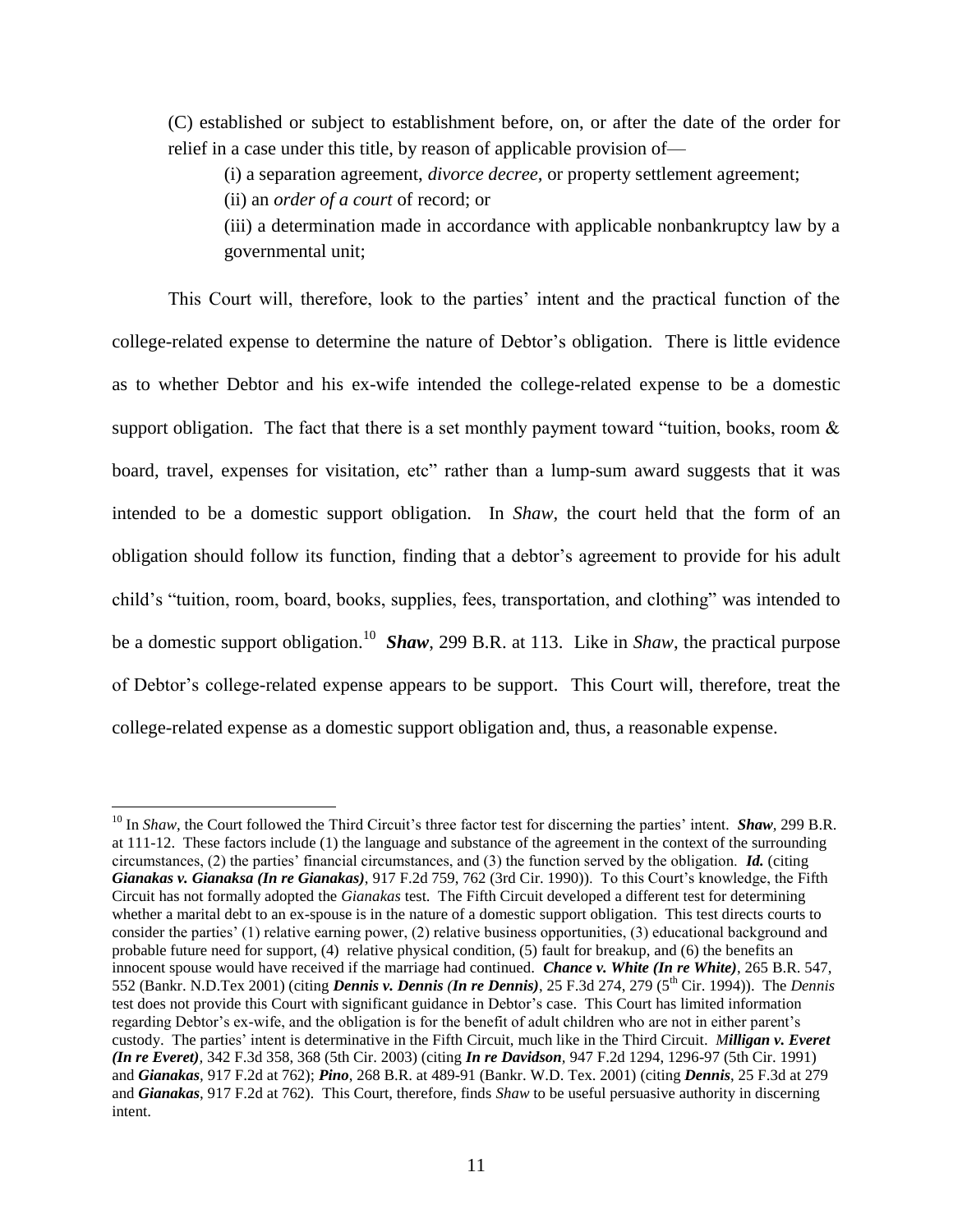Even if the college-related expense were not a domestic support obligation, the UST has not contradicted Debtor's claim that his ex-wife temporarily rescinded her right to Debtor's retirement income to allow this expense to go to their children. A portion of Debtor's retirement income may belong to his ex-spouse under ERISA or Texas state law. The parties presented nearly no evidence or legal arguments regarding how much, if any, of Debtor's retirement income is legally his own. This Court will not undermine a Texas State Court's treatment of Debtor's retirement income without more information.

The UST also implies that the Final Divorce Decree is evidence of bad faith, which can be a separate basis for dismissal under section 707(b)(3)(A). The UST suggests that, after she filed her Motion to Dismiss for Abuse, Debtor may have coerced or colluded with his ex-wife to create a domestic support obligation. Debtor's purported goal was to circumvent the precedent against allowing debtors to support their adult children while obtaining discharge, giving his children an expensive, private education at his creditors' expense. The UST further argues that the Debtor's attempt to tie his college-related expense to his retirement income in his Final Amended Schedules is a "post-petition creation of Debtor's" designed to cheat our bankruptcy laws. In fact, Debtor did not list any retirement income in his Original Schedules. This income appeared only after the Trustee filed her Motion to Dismiss for Abuse. This Court agrees that it would be abusive for a debtor to concoct a domestic support obligation he or she would not otherwise owe in order to reduce his or her disposable income. However, there is no evidence that the college-related expense was designed for this purpose. The content and timing of Debtor's Final Divorce Decree and Final Schedules may be suspicious in light of the UST's arguments in the Motion to Dismiss for Abuse, but this alone does not constitute proof of abuse or bad faith. Additionally, the UST never formally sought dismissal for bad faith under section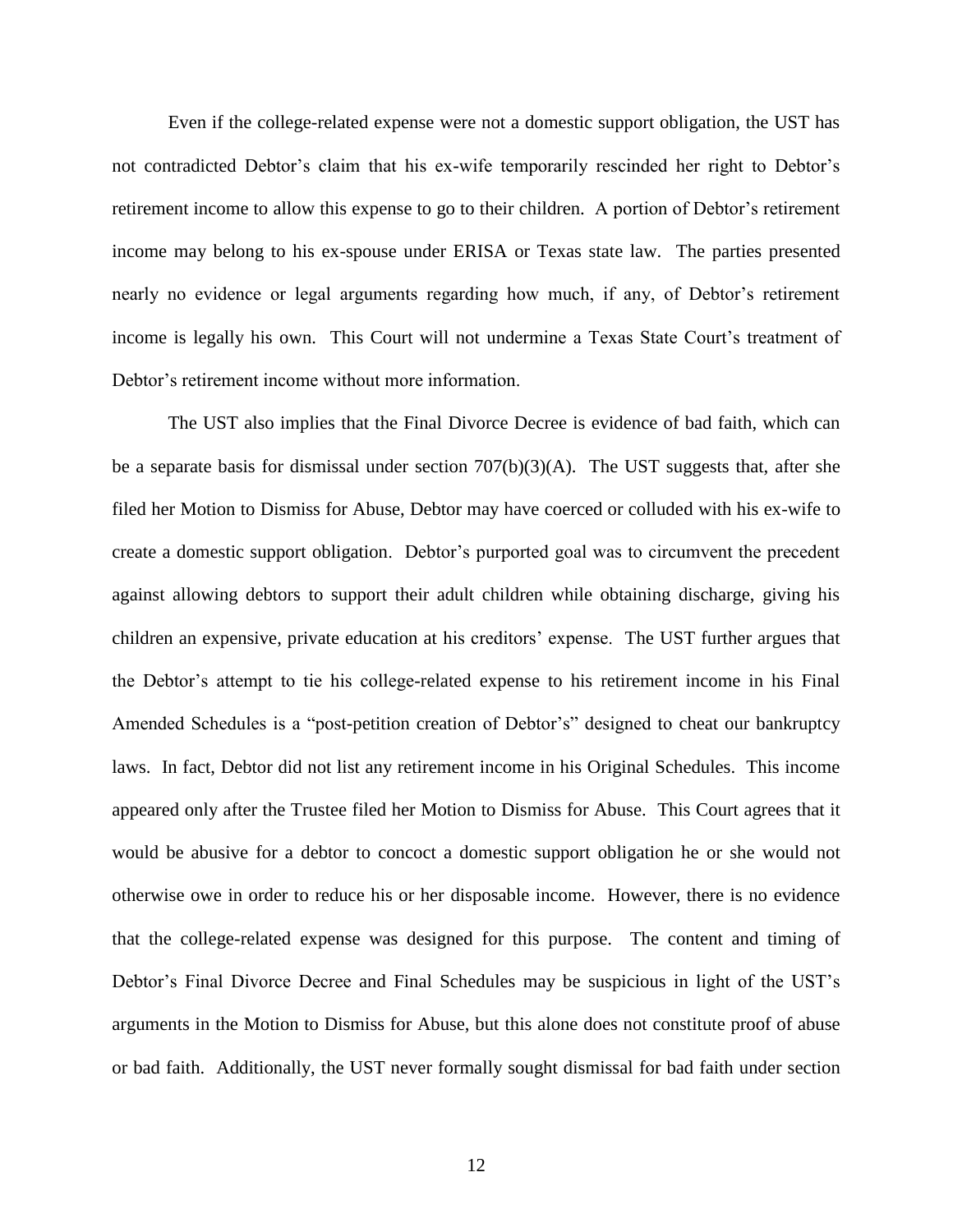707(b)(3)(A). Because the burden lies with the UST, this Court must give Debtor the benefit of the doubt.

This Court finds that the college-related expense is a domestic support obligation. It is possible that this expense is also merely an allocation of income that legally belongs to Debtor's ex-wife. Furthermore, the Court finds no grounds for inferring bad faith. This Court will, therefore, treat the college-related expense as legitimate when assessing whether the totality of the circumstances demonstrates abuse and justifies dismissal under section 707(b)(3)(B).

### Totality of the Circumstances

 $\overline{a}$ 

The UST bears the burden of showing that the totality of the circumstances demonstrates abuse. *Dumas*, 419 B.R. at 707-08. The factors relevant to dismissal under section 707(b)(3)(B) do not lead this Court to a decisive answer as to whether abuse exists. Because the burden lies with the UST, the Court will not dismiss Debtor's case.

1) Whether the Debtor could pay a substantial portion of his debts from future income in a hypothetical Chapter 13 case;

This factor does not favor dismissal. This Court agrees with the prevailing opinion that the most important factor is whether a debtor can pay a significant portion of his or her debts out of future income. *See e.g. Sarah/Bradley FELSKE*, 385 B.R. at 654; *Lenton*, 358 B.R. 651; *Richie*, 353 B.R. 569; *In re Pak*, 343 B.R. at 243; *Watkins,* 216 B.R. at 396. Debtor's Final Amended Schedules list liabilities totaling \$1,370,605.82, including \$329,740.34 in unsecured debt.<sup>11</sup> Debtor's monthly income from his salary and retirement savings is \$5,761.15. His monthly expenses are \$5,959.00, leaving him with a negative monthly income of \$197.85. While Debtor could pay his unsecured creditors over 50% on their claims if he were to eliminate

 $11$  In his Final Amended Schedules, Debtor listed a \$1,134,746.00 secured claim on a home in Connecticut, which he values at \$650,000. Debtor's ex-wife is a co-debtor on this claim. It appears that Debtor and his ex-wife have decided to surrender the home due to their severely underwater mortgage. The only other secured claim Debtor reported is for his vehicle. He has accounted for payments on the vehicle in his budget.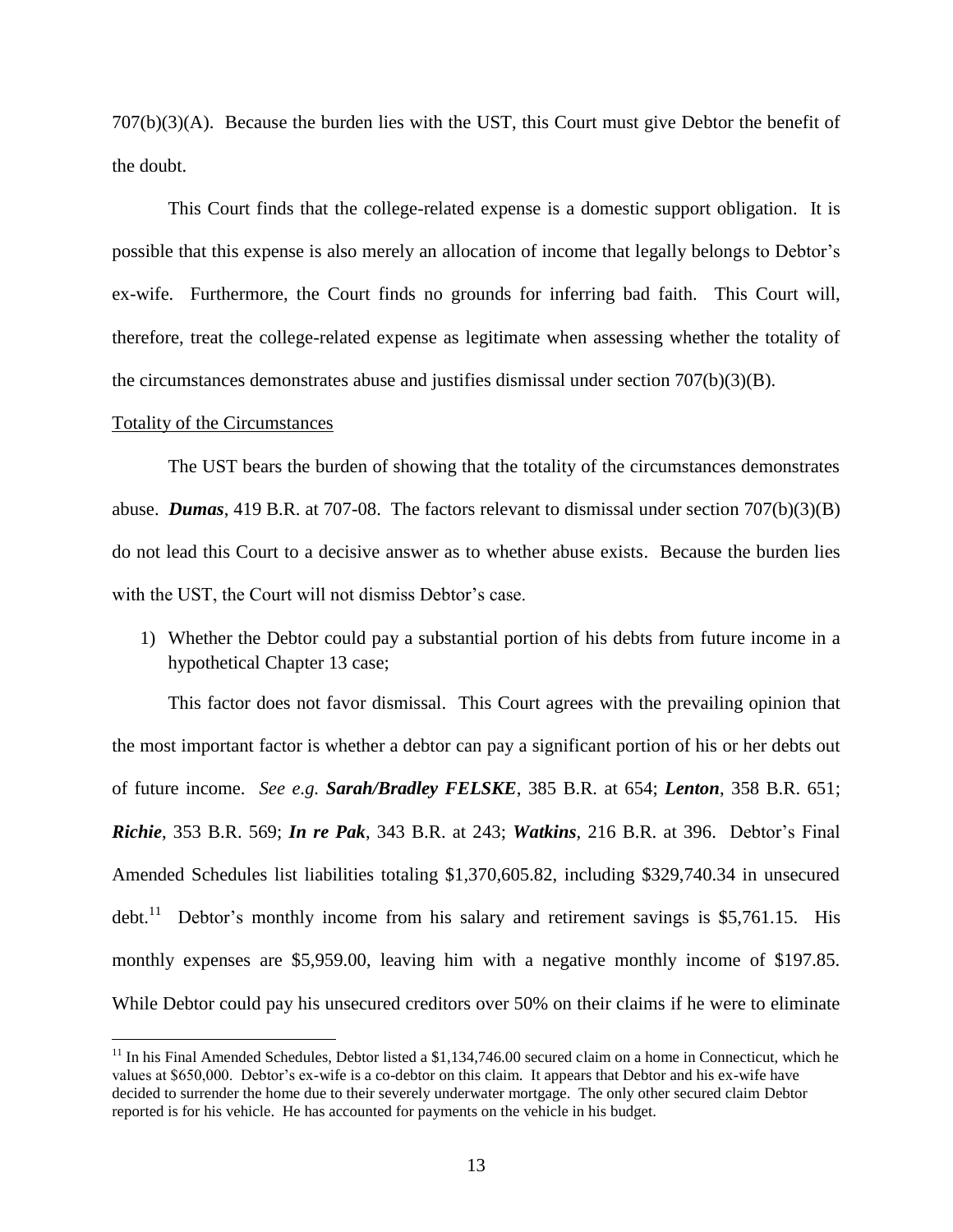the college-related expense, this Court has already found that expense to be reasonable. There is nothing in the record to suggest that Debtor's income will increase, and there is limited room for reduction in his budget. This Court, therefore, finds that Debtor could not repay a significant portion of his debts from his future income.

2) Whether the bankruptcy petition was filed due to sudden illness, calamity, disability or unemployment;

This factor favors Debtor. Debtor's bankruptcy appears to be the result of the loss of his job and his inability to find new employment at a comparable pay-grade. His pending divorce may have also contributed to his financial hardship. Although Debtor was no longer unemployed when he filed for bankruptcy, he has experienced a period of reduced income that will continue indefinitely. To Debtor's credit, his budget shows that he has reduced his spending in response to his reduced income. This Court, therefore, finds that Debtor's bankruptcy is the result of a calamity.

3) Whether the Debtor incurred cash advances and made consumer purchases far in excess of his ability to repay;

This factor does not favor dismissal. The UST argues that Debtor made cash advances and consumer purchases in excess of his ability to pay, but offers no specific examples or evidence of these advances and purchases. There is nothing in the record indicating that Debtor could not have paid his debts but for the failure of his career and his marriage. This Court cannot infer abuse from naked allegations that Debtor lived beyond his means.

4) Whether the Debtor's proposed family budget is reasonable;

This factor does not favor abuse. While a few of Debtor's expenses could be reduced, his overall budget is lean. This Court has already found the college-related expense to be reasonable. The UST takes issue with Debtor's \$145 monthly storage expense and \$1,100 rent. While these expenses may be high for a single man, the rest of Debtor's budget shows an effort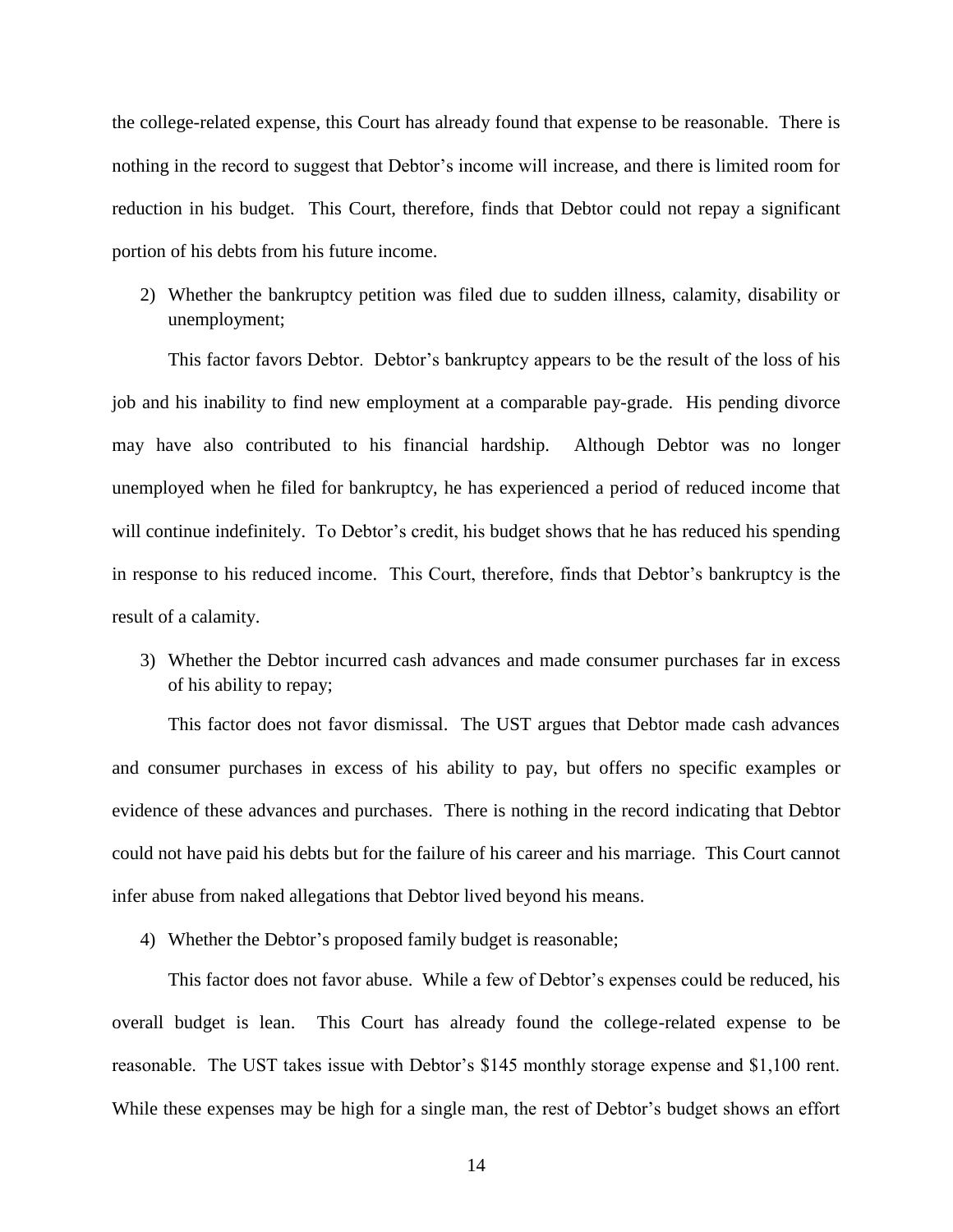to cut costs. Debtor makes a reasonable \$420 car payment on an older vehicle. He budgets only \$426 for food, \$100 for clothing, \$60 for medical expenses, and \$100 for entertainment each month. This Court finds Debtor's budget, taken as a whole, to be reasonable.

5) Whether the Debtor seeks to reaffirm a large amount of secured debt to the detriment of unsecured creditors;

This factor does not favor dismissal. To this Court's knowledge, the only debt Debtor seeks to reaffirm is on his vehicle, for which he owes a \$420 monthly payment. It is not clear that Debtor could find less expensive alternative transportation if he forfeited his vehicle. This Court will not infer abuse from Debtor's decision to reaffirm this debt.

6) Whether the Debtor's schedules and statement of current income and expenses reasonably and accurately reflects his true financial condition;

This factor strongly favors dismissal. Debtor amended his schedules and statements twice, making it clear that the first two versions contained numerous errors. He initially failed to indicate the source of his retirement income and failed to list his ex-spouse as a co-debtor on their shared tax obligations. Additionally, he listed himself as single prior to his divorce and failed to account for his then wife's income. In his Response to UST's Brief, Debtor claimed that he and his ex-wife had been separated for a significant time before he filed for Bankruptcy and that his ex-wife's income is approximately \$50,000 per year. While the UST implied that Debtor's ex-wife's income is higher, neither party has offered any evidence of her income. All versions of Debtor's schedules list his two adult children who do not reside with him as dependents. Debtor's state tax liability is not certain as he has not yet filed his 2009 and 2010 state tax returns. A number of creditors were simply left out of the Original Schedules. At the hearing on the Motion to Dismiss for Abuse, Debtor's counsel noted her embarrassment over these omissions and stated that Debtor had simply forgotten about some of his liabilities.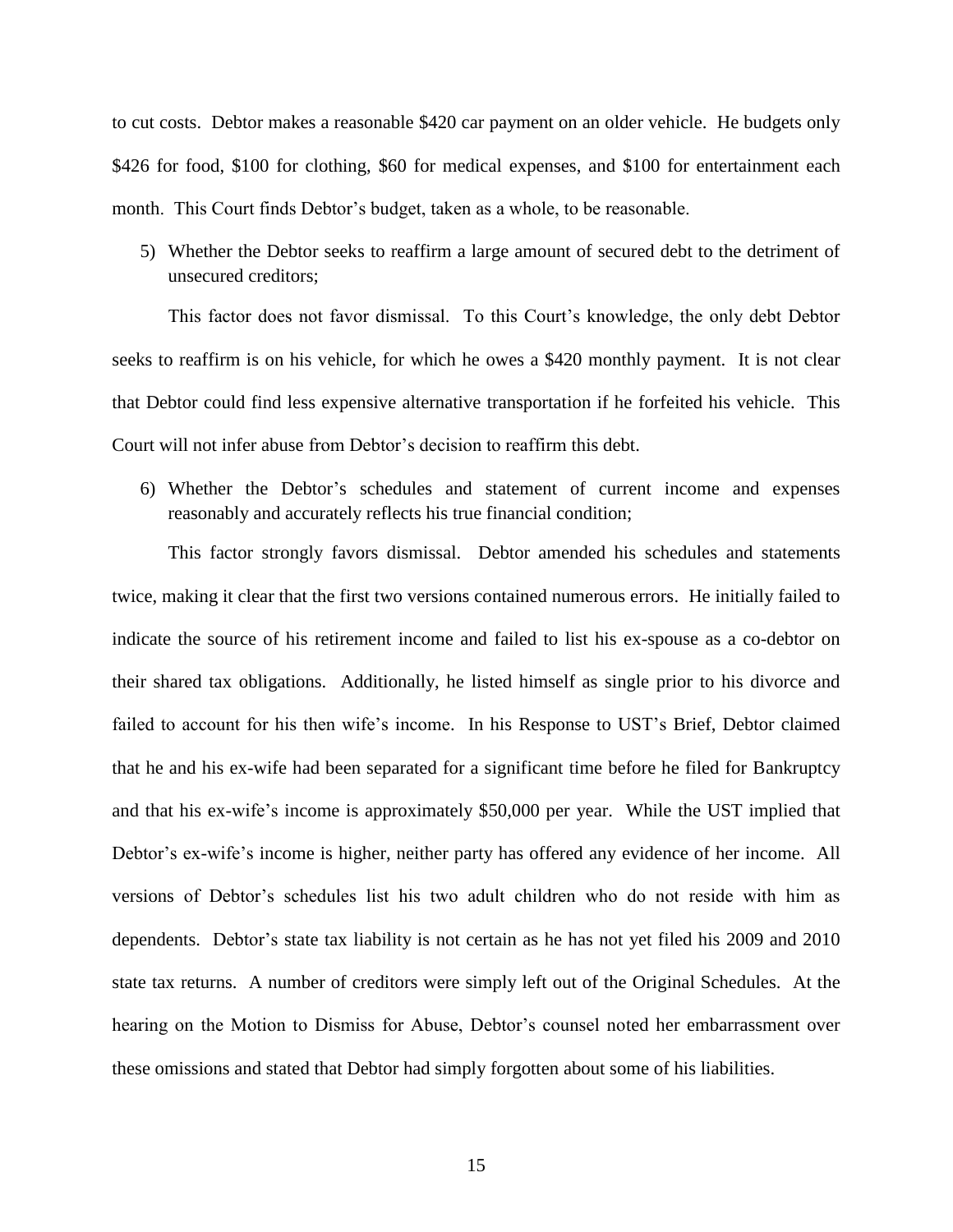Despite the numerous corrections to Debtor's Original Schedules and Amended Schedules, the UST has serious concern as to the accuracy of the Final Schedules. This Court shares the UST's concern. While there is no evidence that Debtor purposely misrepresented his financial condition, his Original Schedules were woefully inaccurate and his Final Schedules may also contain significant errors. This Court is of the opinion that debtors have a responsibility to be accurate in their schedules and statements. This factor, therefore, favors dismissal.

7) Whether the Debtor has a stable source of income;

This factor favors dismissal. Debtor derives income from stable employment and a retirement savings plan. His reported monthly income is \$5,761.15, making his yearly income \$69,141. He does not earn as much as he did before the loss of his previous job, and the Final Divorce Decree requires him to give most of his retirement income to his children and ex-wife. Regardless, his income is stable and substantial.

8) Whether the Debtor is eligible to file a Chapter 13 case;

This factor favors dismissal. Debtor is eligible to file a Chapter 13 case.

9) Whether there are state remedies or private negotiations that the Debtor can invoke to ease his financial predicament;

This factor does not favor dismissal. The UST contends that Debtor could reduce his tax liabilities through private negotiation. This Court is skeptical as to the extent of any relief Debtor could obtain through private negotiations with the Internal Revenue Service and the State of New York. The potential for private negotiation is not promising enough to support a finding of abuse.

10) Whether the Debtor's expenses can be reduced without depriving him of basic necessities;